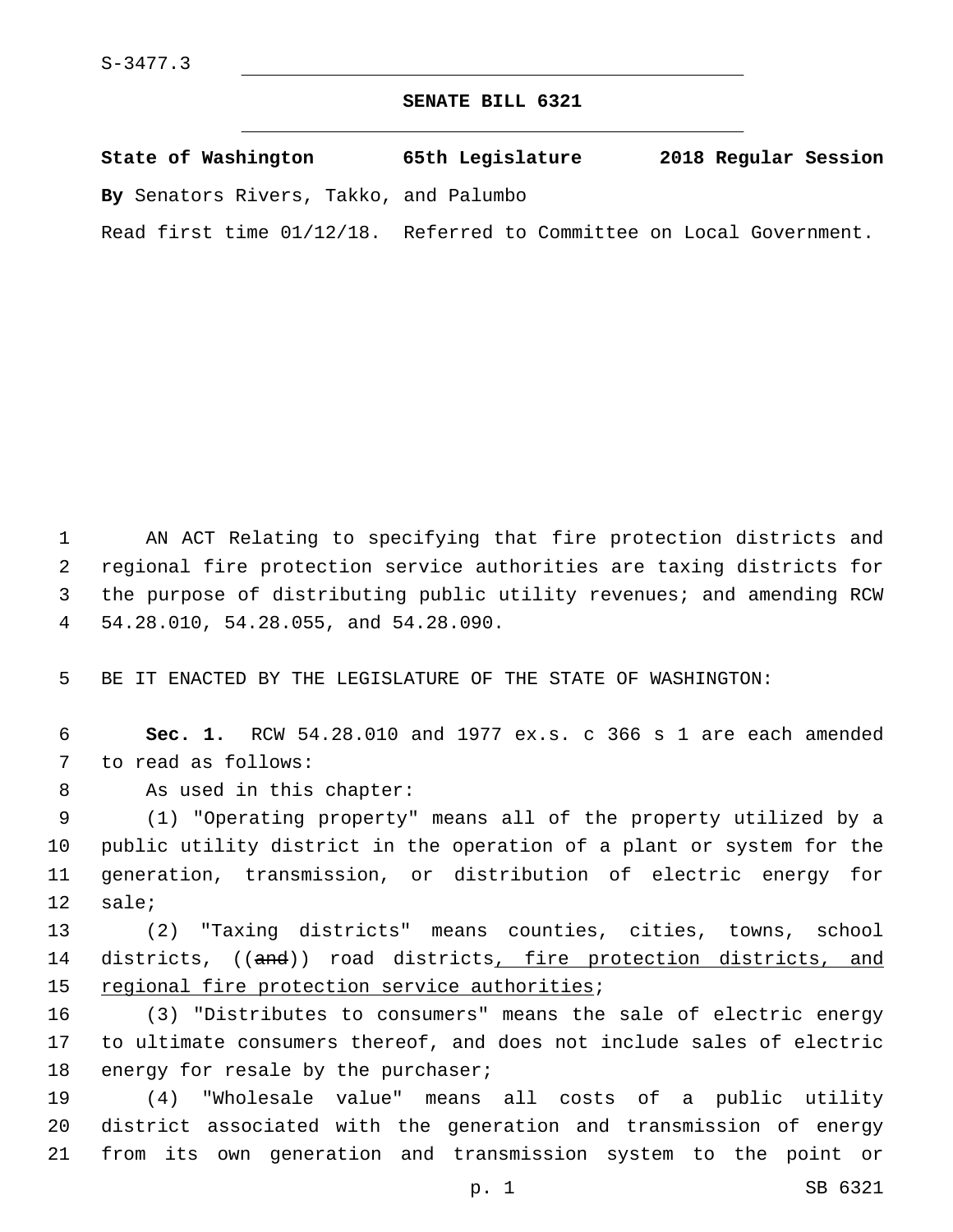points of inter-connection with a distribution system owned and used by a district to distribute such energy to consumers, or in the event a distribution system owned by a district is not used to distribute such energy, then the term means the gross revenues derived by a district from the sale of such energy to consumers;

 (5) "Thermal electric generating facility" means a steam-powered electrical energy producing facility utilizing nuclear or fossil 8 fuels;

 (6) "Placed in operation" means delivery of energy into a transmission or distribution system for use or sale in such a manner as to establish a value accruing to the power plant operator, except 12 operation incidental to testing or start-up adjustments;

 (7) "Impacted area" for a thermal electric generating facility on a federal reservation means that area in the state lying within thirty-five statute miles of the most commonly used entrance of the federal reservation and which is south of the southern boundary of 17 township fifteen north.

 **Sec. 2.** RCW 54.28.055 and 2017 3rd sp.s. c 28 s 502 are each 19 amended to read as follows:

 (1) Except as provided in subsection (3) of this section, the department of revenue must instruct the state treasurer to distribute the amount collected under RCW 54.28.025(1) on the first business day 23 of July as follows:

 (a) Fifty percent to the state general fund for the support of schools; and

 (b) Twenty-two percent to the counties, twenty-three percent to 27 the cities, three percent to the fire protection districts/regional fire authorities, and two percent to the library districts.

29 (2) Each county, city, fire protection district/regional fire authority, and library district must receive a percentage of the amount for distribution to counties, cities, fire protection 32 districts/regional fire authorities, and library districts, respectively, in the proportion that the population of such district residing within the impacted area bears to the total population of all such districts residing within the impacted area. For the purposes of this chapter, the term "library district" includes only regional libraries, rural county library districts, intercounty rural library districts, and island library districts as those terms are defined in RCW 27.12.010. The population of a library district, for

p. 2 SB 6321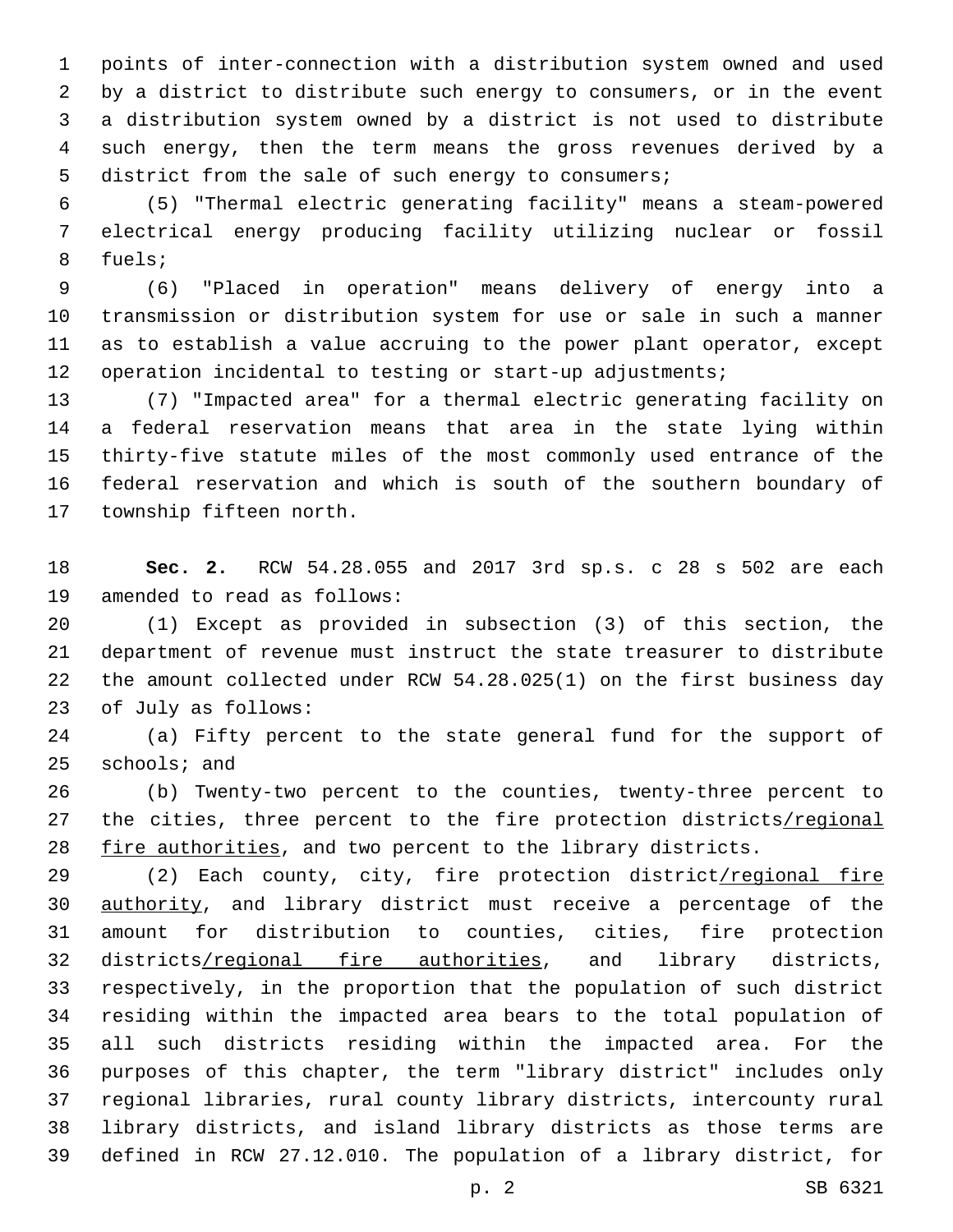purposes of such a distribution, does not include any population within the library district and the impact area that also is located 3 within a city or town.

 (3) Distributions under this section must be adjusted as follows: (a) If any distribution pursuant to subsection (1)(b) of this

 section cannot be made, then that share must be prorated among the 7 state and remaining local districts.

 (b) The department of revenue must instruct the state treasurer to adjust distributions under this section, in whole or in part, to 10 account for each county's, city's, fire protection district's/ 11 regional fire authority's, and library district's proportionate share of amounts previously distributed under this section and subsequently refunded to a public utility district under RCW 82.32.060.

 (4) All distributions directed by this section to be made on the basis of population must be calculated in accordance with population data as last determined by the office of financial management.

 **Sec. 3.** RCW 54.28.090 and 2011 c 361 s 1 are each amended to 18 read as follows:

 (1) The county legislative authority of each county must direct the county treasurer to deposit funds to the credit of each taxing district in the county, other than school districts, according to the manner they deem most equitable; except not less than an amount equal to three-fourths of one percent of the gross revenues obtained by a district from the sale of electric energy within any incorporated 25 city or town must be remitted to such city or town and not less than six percent of the amount distributed to the county under RCW 54.28.050 must be remitted to fire protection districts and regional fire authorities within the county. Information furnished by the district to the county legislative authority must be the basis for the determination of the amount to be paid to such cities or towns under this subsection. Each fire protection district and regional 32 fire authority within the county must receive a percentage of the amount for distribution to fire districts and regional fire authorities, respectively, in the proportion that the population of such district residing within the impacted area bears the total population of all such fire districts and regional fire authorities in the county.

 (2) In the event that a county receives tax proceeds under RCW 54.28.050 because a public utility district operated by another